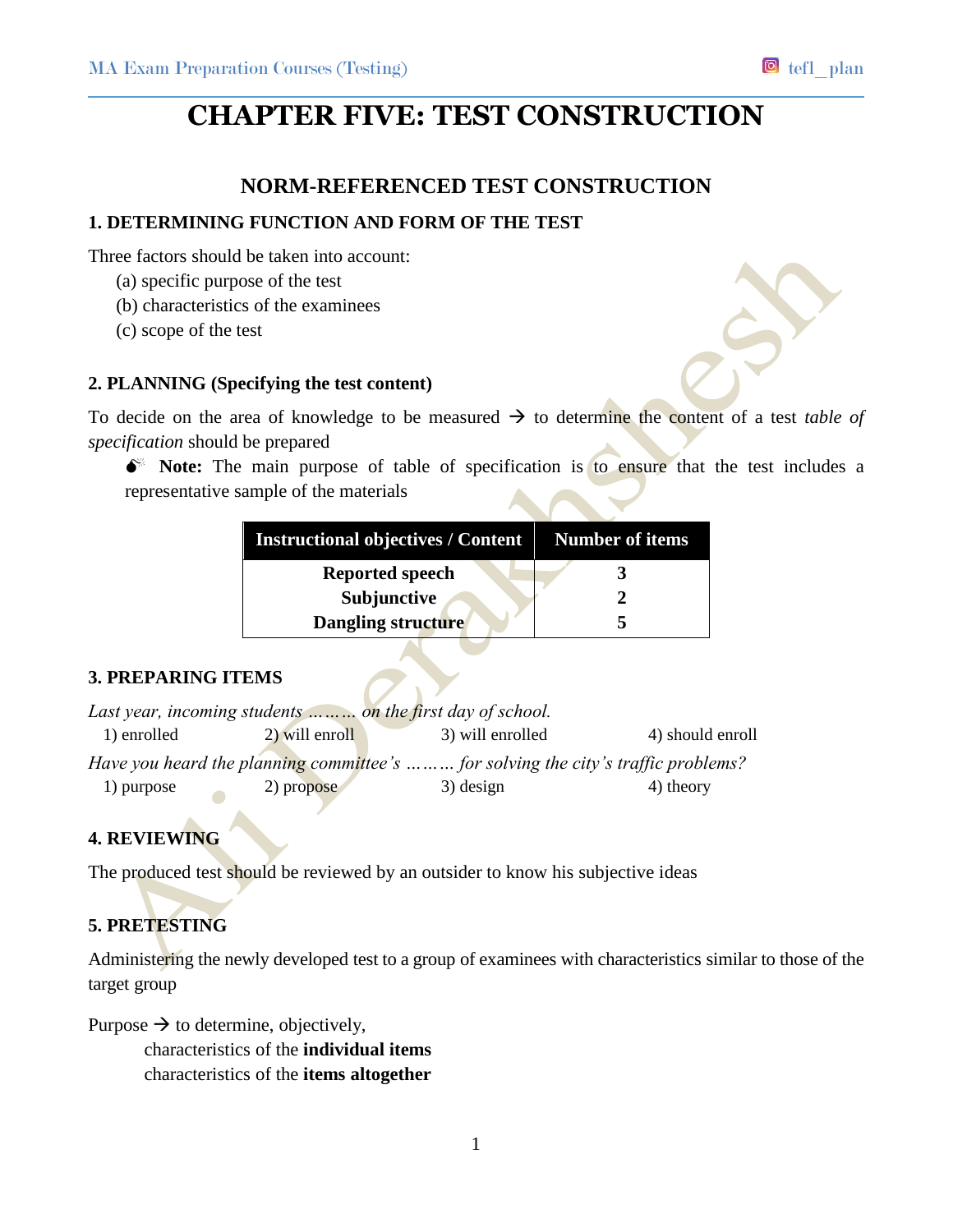# **Item Facility (IF)**

The easiness of an item:

$$
IF = \frac{\sum C}{N}
$$

**Example:** *In a test 20 testees answered an item correctly. If 50 students took the exam, what would be item facility?*

$$
IF = \frac{\sum C}{N} = \frac{20}{50} = 0.4
$$

**Example:** *A test was given to 75 examinees: 50 answered correctly, 10 answered wrongly, and 15 left the item blank. What is FV?*

$$
IF = \frac{\sum C}{N} = \frac{50}{60} = 0.83
$$

- $\bullet^*$  Note: The range of IF index is  $0 \leq IF \leq 1$
- $\bullet^*$  Note: The acceptable range of IF index is  $0.37 \leq IF \leq 0.63$
- $\bullet^*$  **Note:** The ideal index for IF is  $IF_{ideal} = 0.5$

 $\bullet^*$  Note: By determining item facility, the test constructor can easily find out item difficulty. Item difficulty can be calculated by using the following formula:

Item Difficulty (ID) = 
$$
1 - IF
$$

| <b>Items</b>    |                         |                  |                         |                  |                  |              |                  |                  |                  |                  |                         |                           |
|-----------------|-------------------------|------------------|-------------------------|------------------|------------------|--------------|------------------|------------------|------------------|------------------|-------------------------|---------------------------|
| <b>Subjects</b> | 1                       | $\overline{2}$   | $\mathbf{3}$            | 4                | 5                | 6            | $\overline{7}$   | 8                | $\boldsymbol{9}$ | 10               | <b>Total</b>            |                           |
| <b>Shenan</b>   | $\mathbf 1$             | $\bf{0}$         | 1                       | 1                | 1                | 1            | 1                | 1                | $\mathbf{1}$     | 1                | 9                       |                           |
| <b>Robert</b>   | 1                       | $\boldsymbol{0}$ | $\overline{\mathbf{1}}$ | 1                | 1                | 1            | 1                | $\bf{0}$         | $\mathbf 1$      | 1                | 8                       | <b>Higher Proficiency</b> |
| <b>Millie</b>   | 1                       | $\boldsymbol{0}$ | $\mathbf{1}$            | $\mathbf{1}$     | $\mathbf{1}$     | $\mathbf{1}$ | $\mathbf 1$      | $\bf{0}$         | $\mathbf{1}$     | $\boldsymbol{0}$ | 7                       |                           |
| Kimi            | $\overline{\mathbf{1}}$ | $\bf{0}$         | $\bf{0}$                | $\mathbf{1}$     | $\bf{0}$         | $\mathbf{1}$ | $\bf{0}$         | 1                | $\mathbf 1$      | 1                | 7                       |                           |
| <b>Jeanne</b>   | 1                       | $\bf{0}$         | 1                       | $\mathbf{1}$     | $\boldsymbol{0}$ | 1            | $\boldsymbol{0}$ | $\boldsymbol{0}$ | $\bf{0}$         | $\mathbf{1}$     | 5                       |                           |
| <b>Corky</b>    | $\bf{0}$                | 1                | $\boldsymbol{0}$        | $\boldsymbol{0}$ | $\mathbf{1}$     | $\bf{0}$     | $\boldsymbol{0}$ | 1                | $\boldsymbol{0}$ | 1                | $\overline{\mathbf{4}}$ |                           |
| <b>Dean</b>     | $\bf{0}$                | 1                | $\boldsymbol{0}$        | $\boldsymbol{0}$ | $\bf{0}$         | $\bf{0}$     | 1                | 1                | $\mathbf{1}$     | $\boldsymbol{0}$ | $\overline{\mathbf{4}}$ |                           |
| <b>Bill</b>     | $\bf{0}$                | 1                | 1                       | $\boldsymbol{0}$ | $\mathbf{1}$     | $\mathbf{1}$ | $\boldsymbol{0}$ | $\boldsymbol{0}$ | $\boldsymbol{0}$ | $\boldsymbol{0}$ | $\overline{\mathbf{4}}$ |                           |
| Randy           | $\bf{0}$                | $\mathbf{1}$     | $\boldsymbol{0}$        | $\boldsymbol{0}$ | $\bf{0}$         | $\bf{0}$     | $\boldsymbol{0}$ | $\mathbf{1}$     | $\bf{0}$         | $\boldsymbol{0}$ | $\overline{2}$          | Lower Proficiency         |
| <b>Mitsuko</b>  | $\bf{0}$                | $\mathbf{1}$     | $\bf{0}$                | $\bf{0}$         | $\bf{0}$         | $\bf{0}$     | $\boldsymbol{0}$ | $\boldsymbol{0}$ | $\boldsymbol{0}$ | $\bf{0}$         | $\mathbf{1}$            |                           |

#### **Item Discrimination (ID)**

The extent to which a particular item discriminates more knowledgeable examinees from less knowledgeable ones: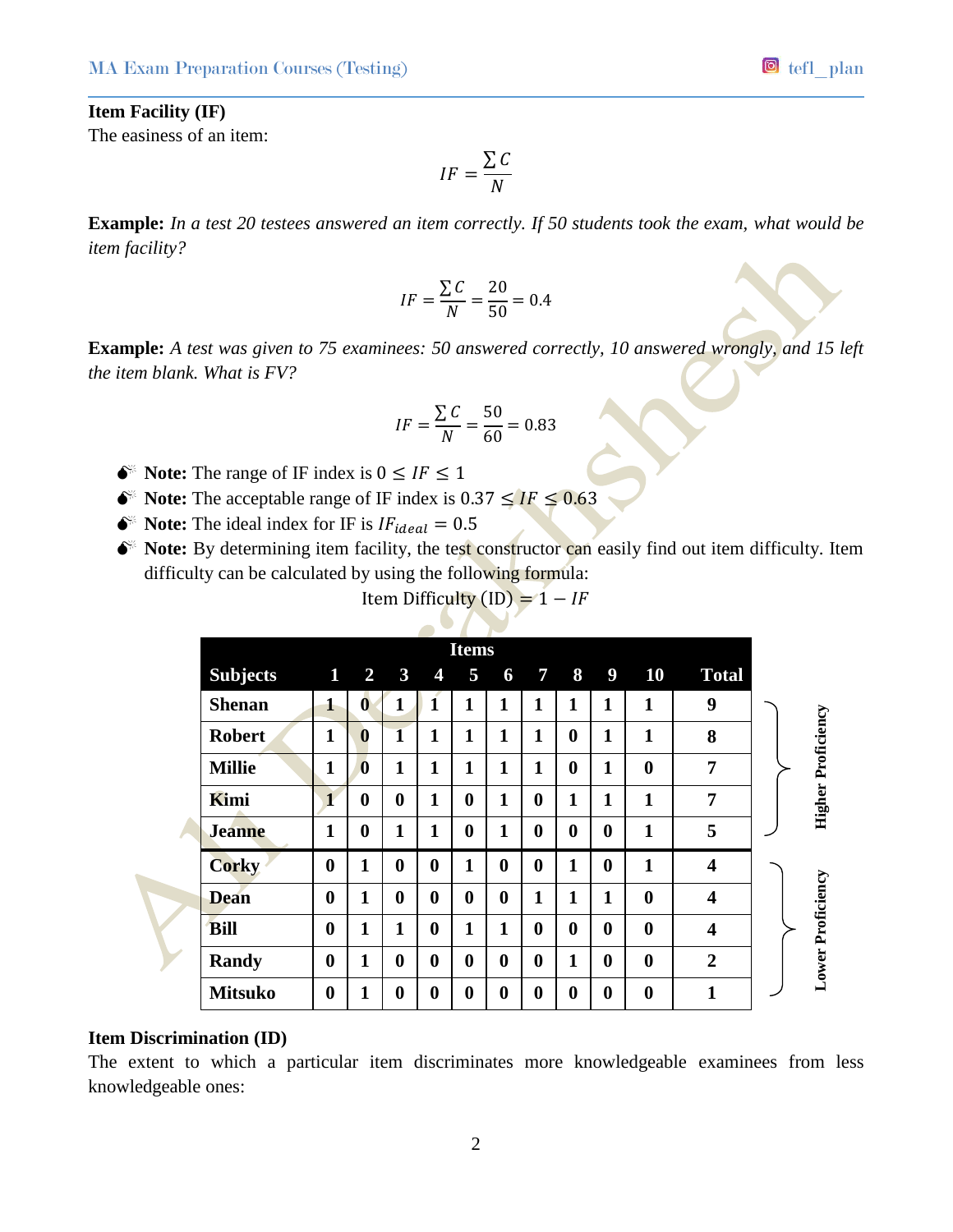## MA Exam Preparation Courses (Testing) tefl\_plan

$$
ID = \frac{\sum C_{high} - \sum C_{low}}{1/2 N}
$$

**Example:** *If in a class with 50 students, 20 students in high group and 10 students in the low group answered an item correctly, then ID equals ---------*

$$
ID = \frac{\sum C_{high} - \sum C_{low}}{1/2 N} = \frac{20 - 10}{1/2 (50)} = \frac{10}{25} = +0.4
$$

**Example:** *All the 30 testees in the high group and one-third of the students in the low group answered item number one correctly. In case there were 100 items in the test, what are IF and ID?*

$$
ID = \frac{\sum C_{high} - \sum C_{low}}{1/2 N} = \frac{30 - 10}{1/2 (60)} = \frac{20}{30} = +0.66
$$

$$
IF = \frac{\sum C}{N} = \frac{40}{60} = 0.66
$$

**Example:** *In a group of 90 students, 15 students in the high group and 10 students in the low group answered an item correctly. If each group consists of 33% of testees, then ID is ---------*

$$
ID = \frac{\sum C_{high} - \sum C_{low}}{1/3 N} = \frac{15 - 10}{1/3 \times 90} = \frac{5}{30} = +0.16
$$

- $\bullet^*$  Note: The range of ID index is  $-1 \leq ID \leq +1$
- $\bullet^*$  Note: The acceptable range of item discrimination is ID  $\geq +0.4$
- $\bullet^*$  **Note:** If all students answered a question correctly IF =  $1 \rightarrow ID = 0$ . If none of the students answered an item IF =  $0 \rightarrow$  ID = 0.
- $\bullet^*$  **Note:** Guidelines for making decisions based on ID:
	-

.40 and up Very good items

.30 to .39 Reasonably good items, but possibly subject to improvement .20 to .29 Marginal items, usually needing and being subject to improvement Below .19 Poor items, to be rejected or improved by revision

## **Choice Distribution (CD)**

Choice distribution refers to:

- (1) The frequency with which alternatives are assigned as the correct answer
- (2) The frequency with which alternatives are selected by the examinees in a multiple-choice item: **Functioning**  $\rightarrow$  a distracter which attracts more low-scoring students **Non-functioning**  $\rightarrow$  a distracter which attracted no one, not even the poorest examinees

**Mal-functioning**  $\rightarrow$  a distracter which attracted more high than low scorers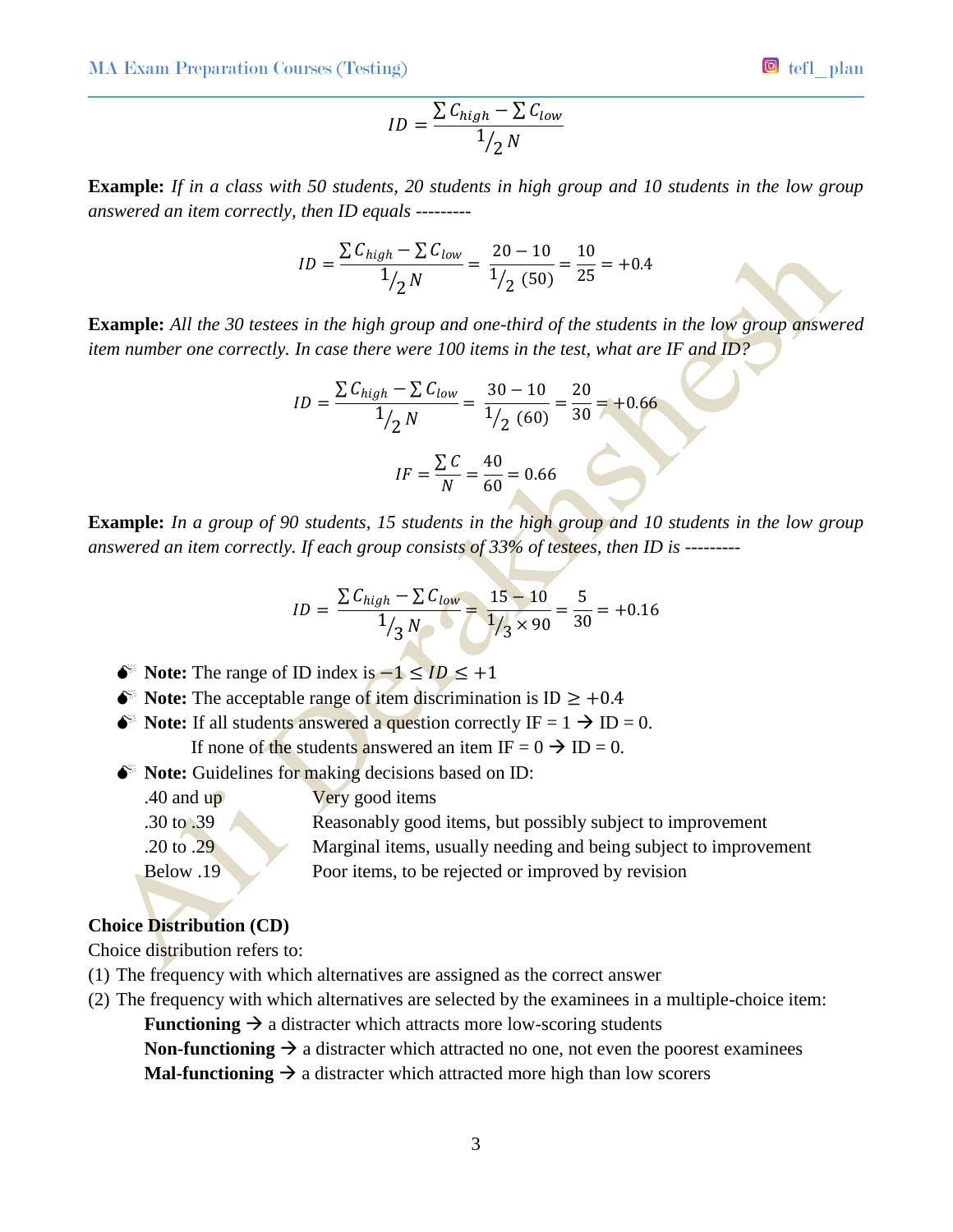

**Example:** *If choice A is the correct answer, which item has the most ideal choice distribution?*

1) A = 45, B = 25, C = 15, D = 15 2) A = 65, B = 10, C = 10, D = 15 3) A = 40, B = 40, C = 10, D = 10  $\neq$  4) A = 50, B = 20, C = 25, D = 5

**Example:** *(Choice C is the answer)*

| <b>Choice</b>                                            | <b>Highs</b> | Lows     | <b>Total</b> |                                                                 |
|----------------------------------------------------------|--------------|----------|--------------|-----------------------------------------------------------------|
| A                                                        | 3            | 8        | 11           |                                                                 |
| B                                                        | 7            |          | 10           |                                                                 |
| $\mathbf C$                                              | 14           | 5        | 19           |                                                                 |
| D                                                        | 0            | $\bf{0}$ | 0            |                                                                 |
|                                                          | (20)         | (20)     | (40)         |                                                                 |
| IF $=$ $\frac{\Sigma C}{N}$ $=$ $\frac{19}{40}$ $= 0.47$ |              |          | ID           | $\sum C_{high} - \sum C_{low}$<br>$14 - 5$<br>$= 0.45$<br>1/2 N |

#### **6. VALIDATION**

Validity as a characteristic of a test as a total unit is determined

# **CRITERION-REFERENCED TEST CONSTRUCTION**

### **1. ITEM QUALITY ANALYSIS**

Judgments about the degree to which the items are valid for the purposes and content of the course: (a) content of the items, (b) form of the item

Because of the program specific nature of CRT items, item quality analysis must often be even more rigorous than it is for NRTs:

 $NRT \rightarrow$  test developer's concern is to find items that discriminate well between students in their overall performances

 $CRT \rightarrow$  test developer must rely less on statistics and more on common sense to create a test that measures what the students know with regard to the program's objectives

#### **1.1. Item Content Analysis**

Goal  $\rightarrow$  to determine the degree to which each item is measuring the content that it was designed to measure, and the degree to which that content should be measured at all

#### **Item specifications** are item descriptions:

*General description*  $\rightarrow$  description of the knowledge or skills *Sample item*  $\rightarrow$  an example item *Stimulus attributes*  $\rightarrow$  a description of the stimulus material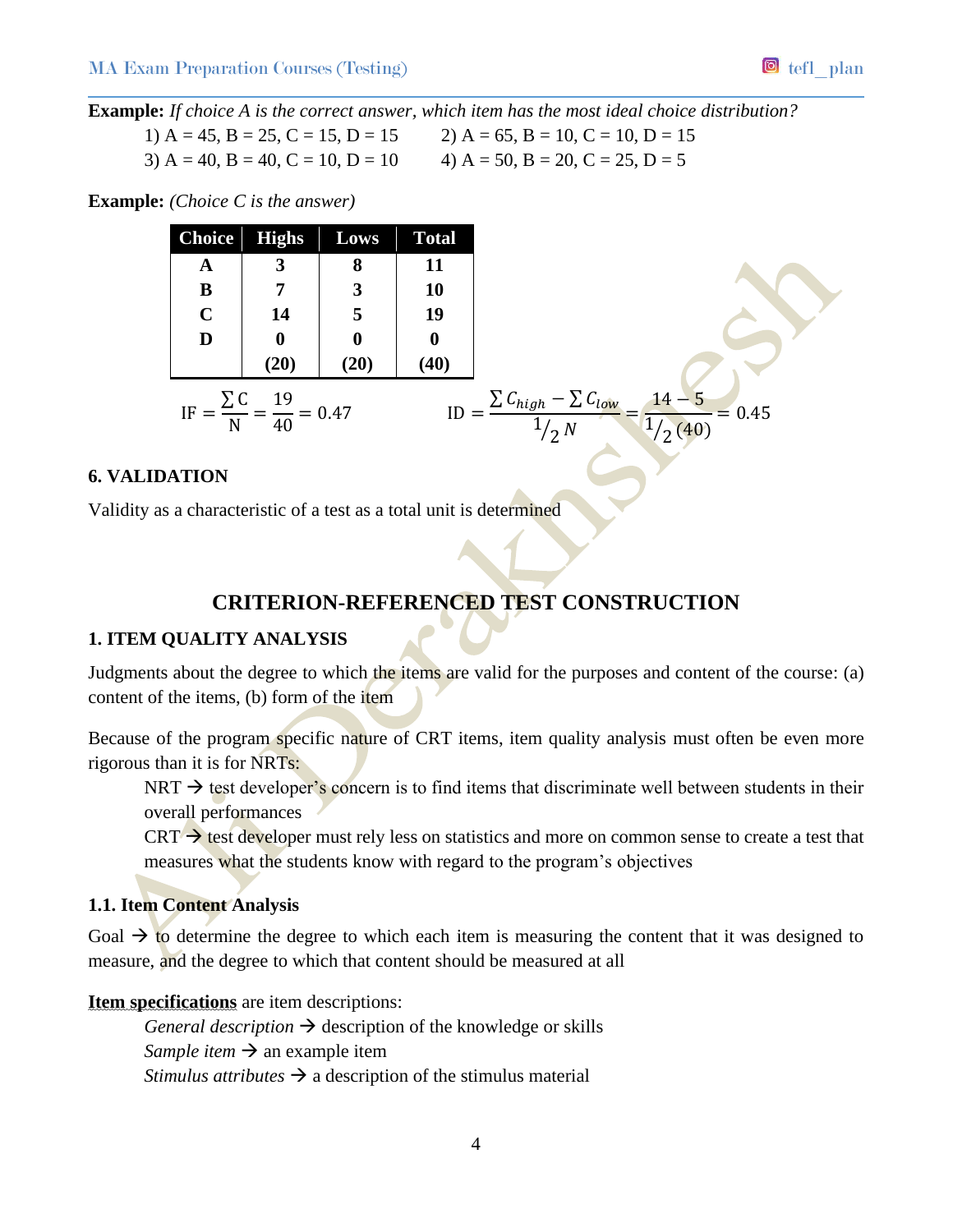*Response attributes*  $\rightarrow$  a description of the types of (a) options, or (b) standards by which their productive language responses will be judged *Specification supplement*

Goal of item specifications  $\rightarrow$  to provide a clear description so that any trained item writer using them will be able to generate items very similar to those written by any other item writer

**Rating scales** prove helpful in determining how much items reflect the content they are supposed to be measuring

**Content congruence**  $\rightarrow$  to judge the degree to which an item is measuring what it was designed to assess

- Overall match between the item and the objective, which it is meant to test
- Proficiency level match

**Content applicability**  $\rightarrow$  to judge the degree to which the content is appropriate for a given course or program

- Match between the objective and related material that you teach
- Match between the item and related material that you teach

### **1.2. Item Format Analysis**

The same as above

## **2. ITEM DEVELOPMENT**

The piloting of items in a CRT development project is quite different from an NRT  $\rightarrow$  CRT assessment has to occur before and after instruction in order to determine whether there was any gain in scores

*Practice effect* due to taking exactly the same test twice  $\rightarrow$  *counterbalancing* 

An ideal item for CRT:

at the beginning: IF =  $0.00 \rightarrow$  ID =  $0.00$ at the end: IF =  $0.00 \rightarrow$  ID = 0.00

Much can be learned about each item from comparing the performance on the item of those students who have studied the content (post-test) with those who have not (pre-test):

**Intervention strategy:** test students before instruction in a pre-test (*uninstructed*)  $\rightarrow$  intervene with whatever instruction is appropriate  $\rightarrow$  test students after instruction in a post-test (*instructed*)

**Differential groups strategy:** one group has the knowledge (*master*)  $\neq$  another group lacks them (*non-master*)

### **2.1. Difference Index (DI)**

The difference index indicates the degree to which an item is reflecting gain in knowledge or skill.

$$
DI = IF_{post-test} - IF_{pre-test}
$$